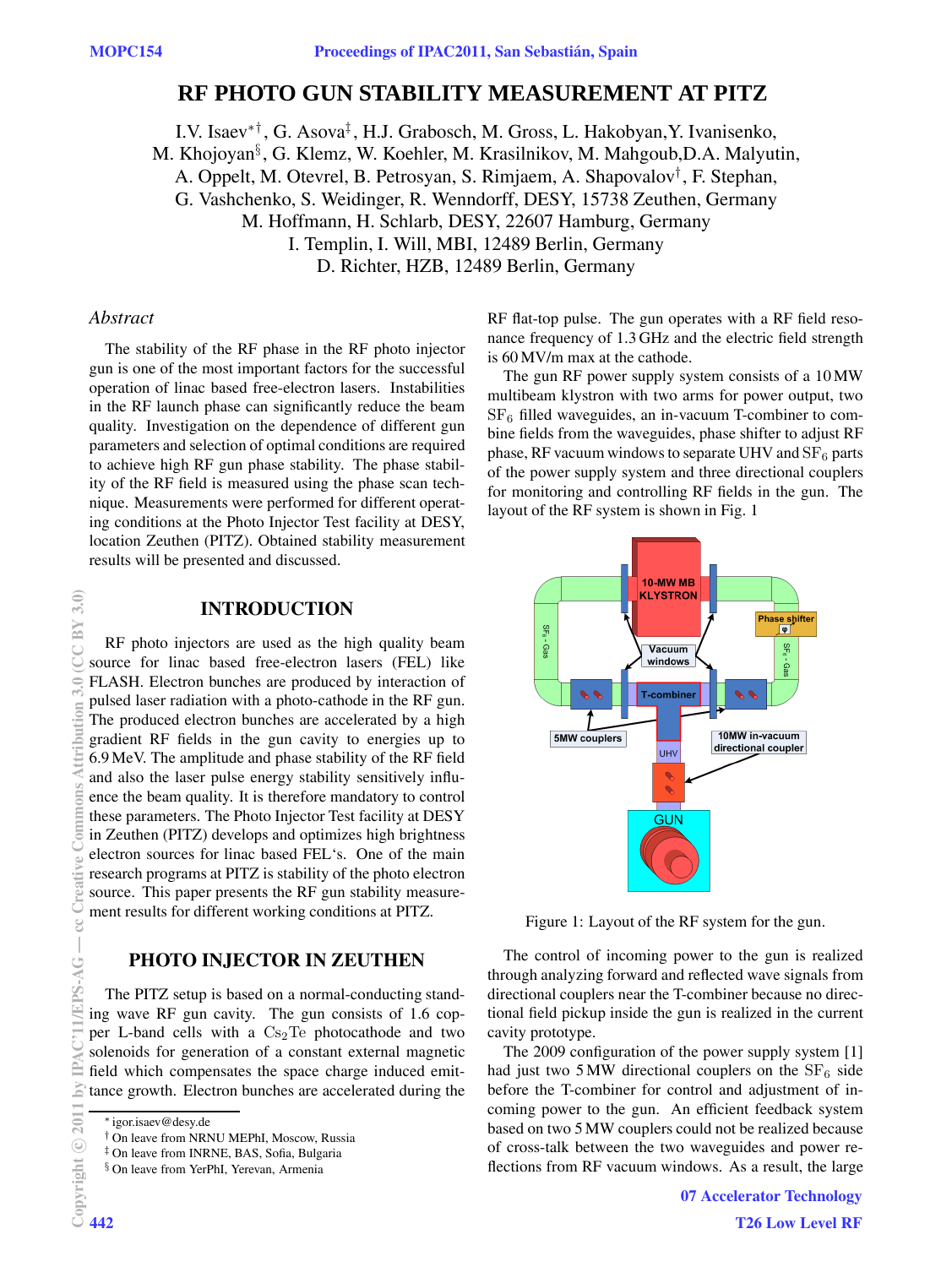phase jitter could not be reduced to the sub degree level.

Measurements of the combined wave and the realization of a feedback system have been possible after the successful commissioning of the new 10 MW directional coupler [2] in the spring of 2010. The 10 MW directional coupler is installed in a vacuum waveguide after the Tcombiner in front of the RF gun (Fig. 1). The 10 MW coupler allows to measure the forward wave going into the gun and the wave reflected from the gun cavity.

The cathode laser system [3] generates UV pulse trains with 1 to 800 bunches at 1 MHz frequency with a 10 Hz repetition rate. The laser pulses hit the cathode surface via a UV vacuum mirror which is mounted in the beampipe downstream of the gun. The laser pulse energy control is realized by a variable attenuator using a half-wave plate and a polarizer.

## **TECHNIQUES TO MEASURE THE RF PHASE STABILITY IN THE GUN**

The gun RF phase stability is measured with two techniques.

One technique is a direct phase measurement. This technique is based on monitoring the forward wave signal from the directional couplers (Fig. 1). To measure phase jitter a single point on the gun phase distribution signal is selected. The gun phase distribution signal is calculated from the forward and reflected waves from 10 MW or signals combination from two 5 MW couplers.

Another technique is the beam based phase stability measurement. This technique is based on the dependence of the beam charge on the launch phase (see Fig. 2). Choosing a working point on the slope of the phase scan plot in Fig. 2, a jitter of the RF phase causes a jitter in the measured charge. If the laser pulse energy is stable enough, the charge fluctuation is a direct measure of the phase stability.



Figure 2: Phase scan for stability measurements.

The first tool is an on-line monitoring tool providing a fast measurement to control the low-level RF regulation for the RF photo gun [4]. This tool uses just one gun phase set point which should be on the linear slope of the chargephase dependence. This tool assumes, that the jitter of the laser pulse energy is negligible. A typical phase stability measurement is shown in Fig. 3.



Figure 3: Phase stability measurement by the on-line monitoring tool. The rms phase jitter is 0.210 deg of 1.3 GHz RF.

The second tool uses a 2-D phase scan technique taking the laser energy jitter into account [5]. On the plateau of Fig. 2, the measured charge jitter is due to laser energy jitter and to a lesser extend, due to a phase jitter. The charge jitter histogram is obtained by mapping the 2D Gaussian probability function with a nonlinear surface  $Q = G(\phi, E)$ . The charge histograms are measured for different gun phases and cathode laser intensities for the analysis of the gun phase and laser energy jitters and therefore increasing accuracy of the measurements. The main assumption of this method is independence of the jitters of the RF launch phase and the cathode laser pulse energy. The laser transmission scans (Fig. 4 (a)) and the charge histograms (Fig. 4 (b)) were performed for three phases on the phase scan curve in Fig. 2, the chosen laser transmission is  $LT = 10\%.$ 



Figure 4: Laser transmission scans (a) and charge histograms (b) for 2D-scan tool.

The gun phase stability measurement shown in Figures 3 to 5 were obtained for identical operating parameters of the gun. Rms phase jitter obtained from on-line monitoring tool is 0.210 deg and 0.254 deg obtained from 2D scan tool. From 2D scan tool obtained rms value of laser jitter is 1.22 %.